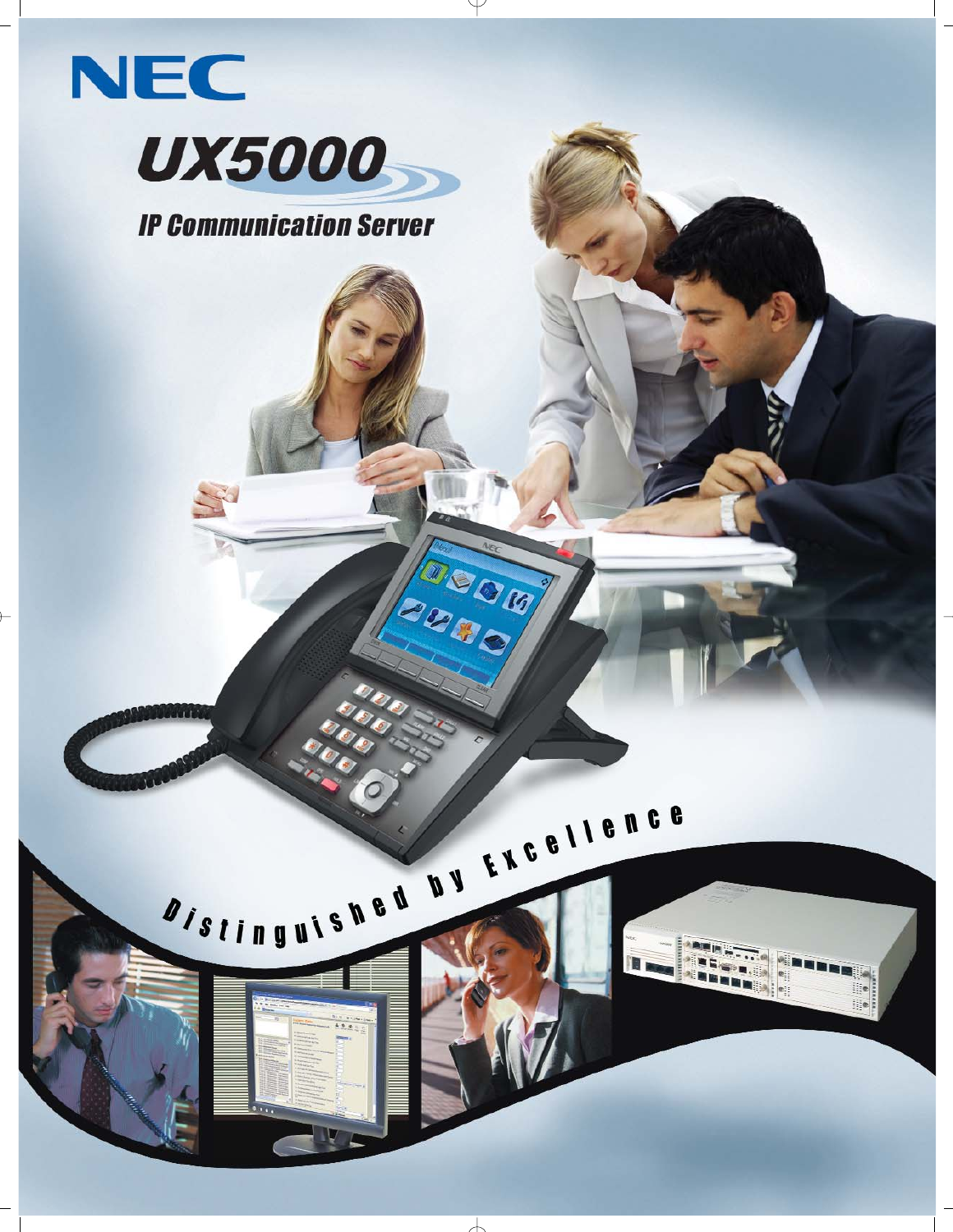## UX5000-

### **IP COMMUNICATION SERVER**

### **Ensure Your Business Success**

Providing the latest Voice over Internet ProtocoI (VoIP) technology and comprehensive desktop solutions that deliver superior performance, efficiency, flexibility, and reliability when and where you need it, is key to survival and growth in today's information-driven business environment.

NEC Unified Solutions Inc., has a long, successful history of leadership and innovation in the core high-technology sectors of communications, computers, and electronic components. As a global leader in VoIP and data communications for business, NEC offers the most complete range of communication services and solutions, advanced product platforms and applications, and an open migration path to protect investments.

### **A Powerful Communication Solution For Your Business**

The UX5000 Communication Server is the latest solution in NEC's extremely successful portfolio of IP systems that provides affordable next-generation features and offers a multitude of benefits for your organization. The architecture and design of the UX5000 delivers high performance, optimal voice quality, and reliability. A compact yet powerful communication server that is simple to deploy, administer and maintain.

- Application Integration Embedded applications including Voice Mail and Automated Call Distribution (ACD) are easily accessed through a browser or Windows®-based interface.
- Scalability The UX5000 can start small and can cost-effectively expand to 712 ports.
- Stackable Architecture The UX5000's rack stackable chassis supports server functions through a single unit.

### **Technology for Advanced Communication**

Designed to be both versatile and scalable, the UX5000 meets a growing business needs..It can function alone or in a network. All communication methods are supported - IP, TDM, video, wired and wireless. Reduce costs and improve network efficiency by transparently sharing features, resources, and voice mail between branch or remote locations.

Enhanced Centralized Management – The UX5000 offers centralized management of system data and platforms; moves, adds and changes of the UX5000 terminals are quick and easy.

Productivity Enhancement – IP provides seamless internal and external communications and access to advanced data and productivity tools. By integrating sophisticated hardware components and diverse software applications, NEC brings control of terminal features and related call information right to the user's PC, and provides advanced Computer Telephony Integration throughout your organization.

Call History - Saves information about incoming and outgoing calls. Logged calls can be redialed or saved to memory.

Bluetooth Hub Adapter - Users can synchronize peripheral equipment such as PDAs, mobile phones, headsets, conference units, and keyboards with enhanced terminal.

XML Open Interface Support - Enables developers to create displayable and accessible applications via UX IP terminals. Applications such as calendar links, wall boards, directories, stock tickers, news reports, and more can be displayed.

### **Mobility Solutions**

Select from a variety of mobility solutions and tools to keep your customers and team connected - while providing access to all the UX5000's advanced telephony and voice Messaging features.



- Bluetooth Cordless Handset/Cordless Phone For mobility, efficiency and improved customer service from within the compound of your workspace.
- IP DECT Wireless Handset Easily make or receive calls from anywhere in your workplace. Provides the flexibility to set your wireless handset and desk terminal to have the same extension, or operate separately.
- WiFi Handset When using NEC access points, delivers multi-line call handling capability with roaming throughout your workplace. If outside the workplace, the WiFi Handset can be used from any hot spot to access many UX5000 features.
- Mobile Extension Gives the ability to use your cell phone as an extension of the UX5000.

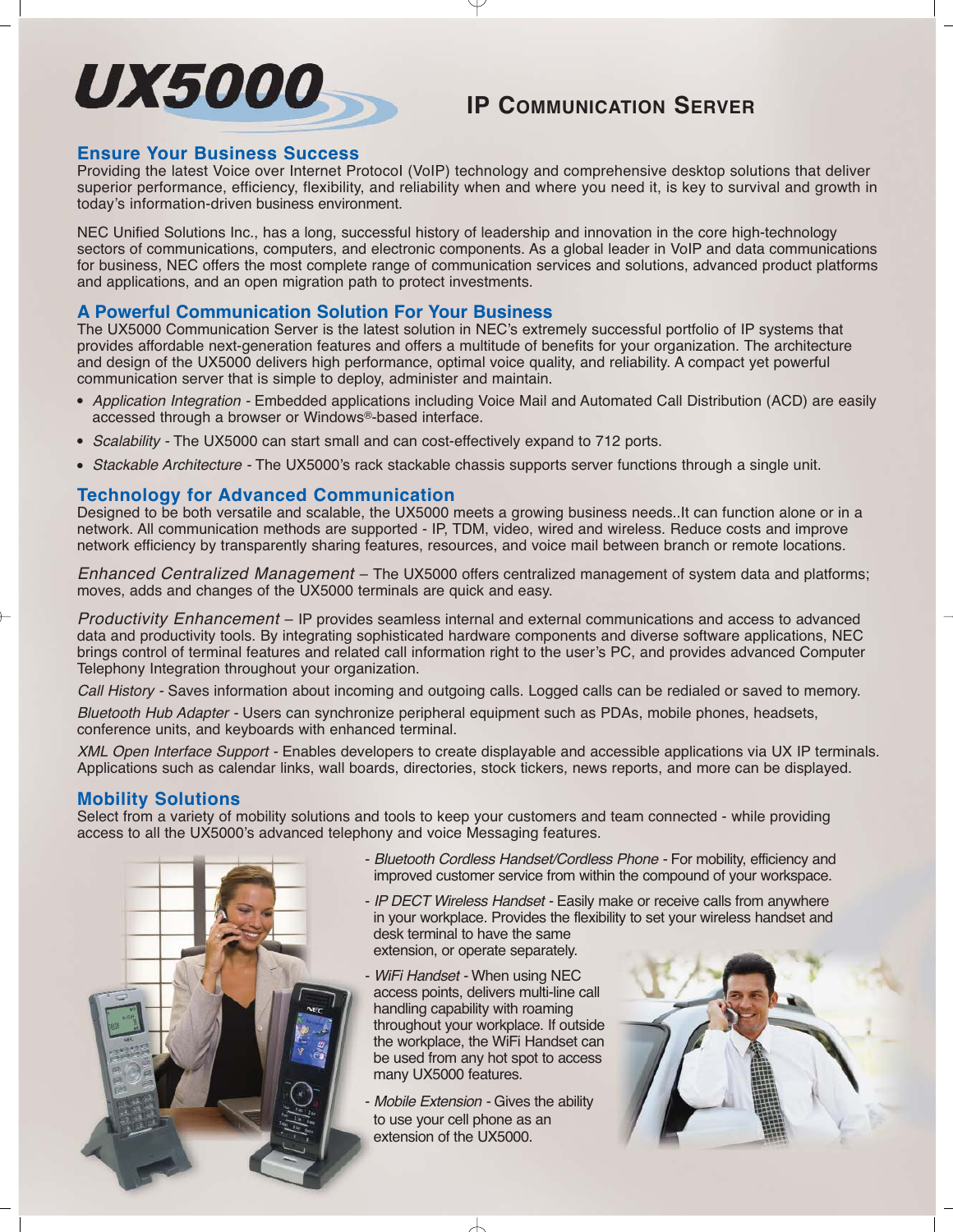UX5000 Desktop Suite - Is an integral part of the overall workstation; It is the combination of three complimentary software applications designed to help users become more mobile, productive and better informed. Components of the Desktop Suite are:

- PC Attendant Significantly improves call management by enabling an attendant to easily perform call handling capabilities right from their PC.
- PC Assistant Provides management and operation of a desktop terminal from a PC for easy speed dialing, call management, contact lookup, and seamless CRM integration.
- Soft Phone The UX Soft Phone application provides convenient, cost-effective mobility. A computer becomes a phone and all features of the office terminal are available with the click of a mouse. Add a web cam to deliver video between another camera equipped soft phone.

### **Messaging Options**

Manage your communications more effectively by delivering your information quickly and efficiently wherever you may be. Choose from a variety of capabilities to provide unified messaging - including the ability to consolidate multiple sources such as Voice Mail, Fax Mail, and Email to your inbox and PDA.

### **Facilitate the Management Process**

CygniLink – Reduce costs and improve network efficiency by transparently sharing communication features and resources between branch or remote locations over an IP network. The UX5000 can be distributed geographically across the network as a single image unified system with integrated applications and centralized administration. This distributed architecture provides for feature transparency as well as survivability in the event of network failures.

Multimedia Conference Server – Eliminates the ongoing cost of using outside vendors to host conference calls. The browser accessible Conference Server allows the user the ability to schedule, host or participate in a conference call with ease and efficiency. Users receive an Email with the telephone number and password to dial into the conference. Hosted Video conference is supported for web cam equipped PCs.

> **DBR** ang ann nna

> > $\bullet$ n

 $9.377$ 

InRouter – The InRouter offers an intelligent, all in one networking and monitoring solution for NEC communications servers. A feature-rich blade that delivers reliability and performance by combining multiple voice and data features into a converged networking router. In addition, the InRouter includes security features, simplified troubleshooting and diagnostics for Quality of Service necessary for VoIP applications.

PoE Gigabit Switch – The UX5000 PoE Gigabit fully managed 8 port switch brings gigabit speed to your users while adding a whole new level of intelligence and security to your network.

UX5000 PCPro/WebPro – An instrumental programming and maintenance tool that empowers users to manage their own terminals and provides them with the functionality needed to simplify terminal setup and changes. Windows®-based PCPro provides centralized online HTML-based programming access. With this intuitive browser software and its easy-to-follow wizards, programming is simplified and the time needed to complete it is significantly reduced. Administrators can schedule automatic updates to the UX5000 software remotely.

Built-in Redundancy – A dual CPU option provides built-in redundancy to ensure system reliability. Automatic failover and redundancy is also provided when there are two or more UX5000s networked together.